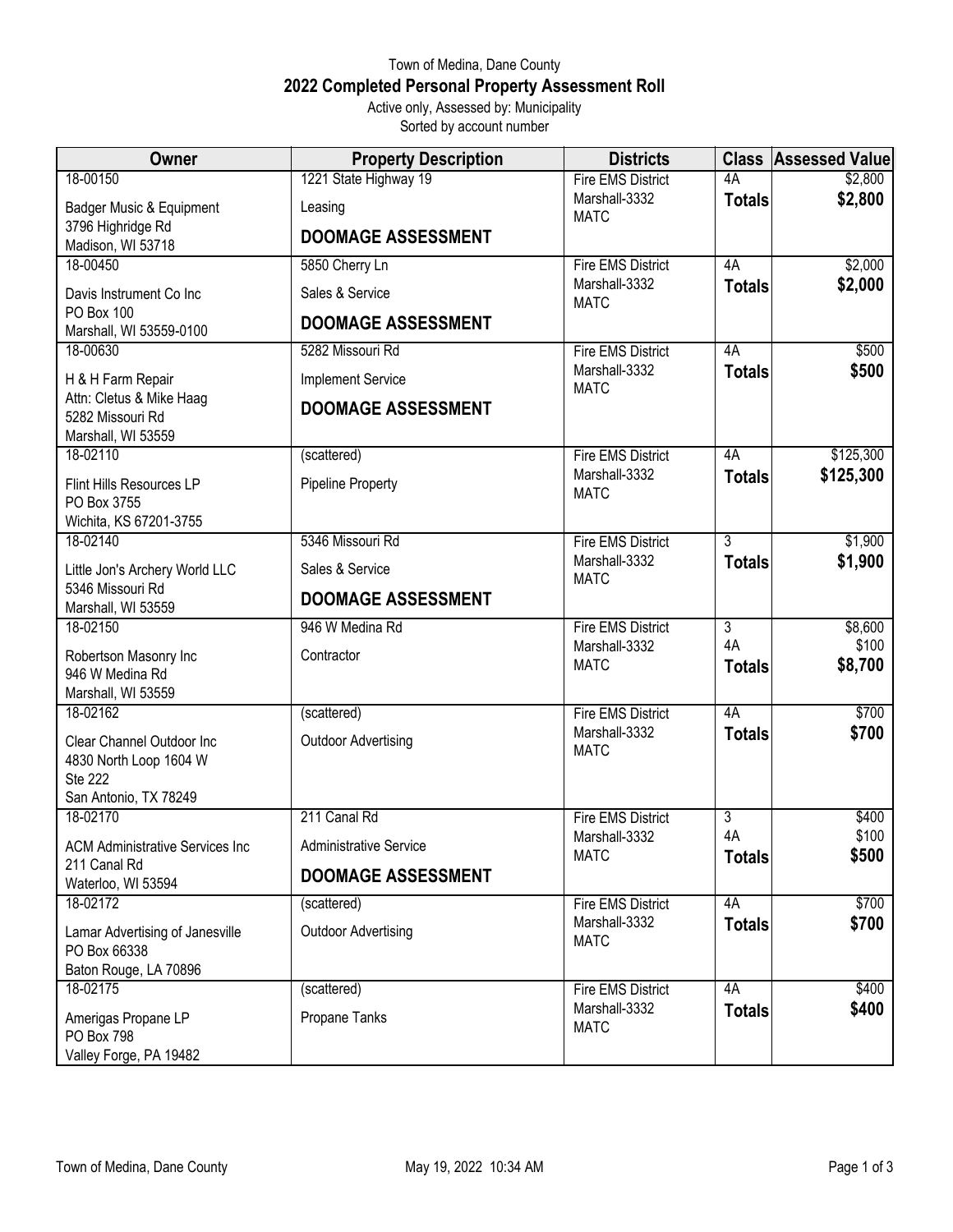| Owner                                            | <b>Property Description</b>      | <b>Districts</b>                          |                | <b>Class Assessed Value</b> |
|--------------------------------------------------|----------------------------------|-------------------------------------------|----------------|-----------------------------|
| 18-02182                                         | 260 Canal Rd                     | <b>Fire EMS District</b>                  | 3              | \$200                       |
| Pache, Mike                                      | Contractor                       | Marshall-3332<br><b>MATC</b>              | 4A             | \$200<br>\$400              |
| d.b.a. Marshall Plumbing                         |                                  |                                           | <b>Totals</b>  |                             |
| 260 Canal Rd                                     |                                  |                                           |                |                             |
| Marshall, WI 53559<br>18-02209                   | 5565 Box Elder Rd                | <b>Fire EMS District</b>                  | 4A             | \$500                       |
|                                                  |                                  | Marshall-3332                             | <b>Totals</b>  | \$500                       |
| <b>Constant Colors LLC</b>                       |                                  | <b>MATC</b>                               |                |                             |
| 5565 Box Elder Rd<br>Marshall, WI 53559          | <b>DOOMAGE ASSESSMENT</b>        |                                           |                |                             |
| 18-02210                                         | 5878 Lochinvars Trl              | <b>Fire EMS District</b>                  | $\overline{3}$ | \$3,300                     |
|                                                  |                                  | Marshall-3332                             | <b>Totals</b>  | \$3,300                     |
| Lake City Mechanical Inc<br>5878 Lockhinvars TRL | Contractor                       | <b>MATC</b>                               |                |                             |
| Marshall, WI 53559                               |                                  |                                           |                |                             |
| 18-02213                                         | 5040 Crestview Rd                | <b>Fire EMS District</b>                  | 4A             | \$200                       |
| Rainbow Painting                                 | Contractor                       | Marshall-3332                             | <b>Totals</b>  | \$200                       |
| Attn: Jeff Nelson                                |                                  | <b>MATC</b>                               |                |                             |
| 4320 Melody Ln #106                              | <b>DOOMAGE ASSESSMENT</b>        |                                           |                |                             |
| Madison, WI 53704                                |                                  |                                           |                |                             |
| 18-02214                                         | 956 Hayloft Ct                   | <b>Fire EMS District</b>                  | $\overline{3}$ | \$300                       |
| The Erb Group LLC                                | <b>Property Financing</b>        | Marshall-3332                             | <b>Totals</b>  | \$300                       |
| 956 Hayloft Ct                                   |                                  | <b>MATC</b>                               |                |                             |
| Marshall, WI 53559                               |                                  |                                           |                |                             |
| 18-02225                                         | 5818 Lochinvars Trl              | <b>Fire EMS District</b>                  | $\overline{3}$ | \$300                       |
| Motl Electric Co                                 | <b>Electrical Contractor</b>     | Marshall-3332<br><b>MATC</b>              | <b>Totals</b>  | \$300                       |
| 5818 Lochinvars Trl                              |                                  |                                           |                |                             |
| Marshall, WI 53559<br>18-02226                   | 5769 County Rd TT                | <b>Fire EMS District</b>                  | $\overline{3}$ | \$800                       |
|                                                  |                                  | Marshall-3332                             | <b>Totals</b>  | \$800                       |
| <b>Senger Business Consulting</b>                | Consulting                       | <b>MATC</b>                               |                |                             |
| Attn: Tom Senger<br>5769 County Rd TT            | <b>DOOMAGE ASSESSMENT</b>        |                                           |                |                             |
| Marshall, WI 53559                               |                                  |                                           |                |                             |
| 18-02245                                         | (scattered)                      | <b>Fire EMS District</b>                  | 4A             | \$3,400                     |
| <b>DISH Network LLC</b>                          | Satellite TV                     | Marshall-3332                             | <b>Totals</b>  | \$3,400                     |
| PO Box 6623                                      |                                  | <b>MATC</b>                               |                |                             |
| Englewood, CO 80155                              |                                  |                                           |                |                             |
| 18-02247                                         | 1121 State Highway 19            | Fire EMS District                         | $\overline{3}$ | \$6,000                     |
| Animal Holistic Care Specialists of              | <b>Medical Services Holistic</b> | Marshall-3332                             | <b>Totals</b>  | \$6,000                     |
| Wisconsin                                        |                                  | <b>MATC</b>                               |                |                             |
| 1121 State Highway 19                            |                                  |                                           |                |                             |
| Marshall, WI 53559                               |                                  |                                           |                |                             |
| 18-02249                                         | 5691 Oak Park Rd                 | <b>Fire EMS District</b><br>Marshall-3332 | 3              | $\sqrt[6]{30}$              |
| Airgood Farrier Service                          | Farrier                          | <b>MATC</b>                               | <b>Totals</b>  | \$0                         |
| 5691 Oak Park Rd                                 | <b>DOOMAGE ASSESSMENT</b>        |                                           |                |                             |
| Marshall, WI 53559<br>18-02259                   | 1560 State Highway 19            | <b>Fire EMS District</b>                  | $\overline{3}$ | \$1,400                     |
|                                                  |                                  | Marshall-3332                             | <b>Totals</b>  | \$1,400                     |
| Gofer Guys LLC                                   | Landscaping                      | <b>MATC</b>                               |                |                             |
| Attn: Rick Held<br>1560 State Highway 19         |                                  |                                           |                |                             |
| Marshall, WI 53559                               |                                  |                                           |                |                             |